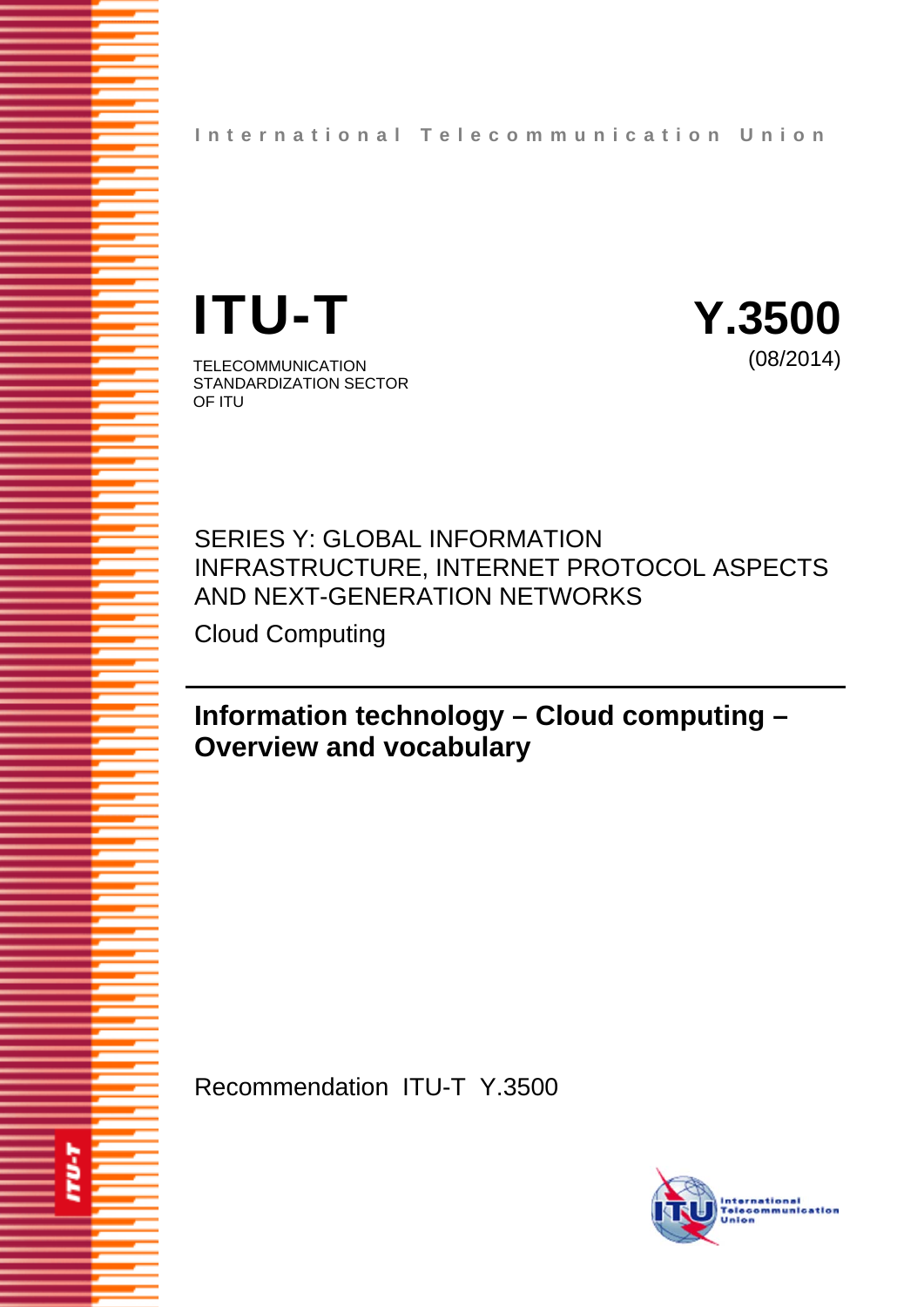#### ITU-T Y-SERIES RECOMMENDATIONS

#### **GLOBAL INFORMATION INFRASTRUCTURE, INTERNET PROTOCOL ASPECTS AND NEXT-GENERATION NETWORKS**

| <b>GLOBAL INFORMATION INFRASTRUCTURE</b>                           |                 |
|--------------------------------------------------------------------|-----------------|
| General                                                            | $Y.100 - Y.199$ |
| Services, applications and middleware                              | $Y.200 - Y.299$ |
| Network aspects                                                    | Y.300-Y.399     |
| Interfaces and protocols                                           | Y.400-Y.499     |
| Numbering, addressing and naming                                   | $Y.500 - Y.599$ |
| Operation, administration and maintenance                          | $Y.600 - Y.699$ |
| Security                                                           | Y.700-Y.799     |
| Performances                                                       | Y.800-Y.899     |
| <b>INTERNET PROTOCOL ASPECTS</b>                                   |                 |
| General                                                            | Y.1000-Y.1099   |
| Services and applications                                          | Y.1100-Y.1199   |
| Architecture, access, network capabilities and resource management | Y.1200-Y.1299   |
| Transport                                                          | Y.1300-Y.1399   |
| Interworking                                                       | Y.1400-Y.1499   |
| Quality of service and network performance                         | Y.1500-Y.1599   |
| Signalling                                                         | Y.1600-Y.1699   |
| Operation, administration and maintenance                          | Y.1700-Y.1799   |
| Charging                                                           | Y.1800-Y.1899   |
| <b>IPTV</b> over NGN                                               | Y.1900-Y.1999   |
| <b>NEXT GENERATION NETWORKS</b>                                    |                 |
| Frameworks and functional architecture models                      | Y.2000-Y.2099   |
| Quality of Service and performance                                 | Y.2100-Y.2199   |
| Service aspects: Service capabilities and service architecture     | Y.2200-Y.2249   |
| Service aspects: Interoperability of services and networks in NGN  | Y.2250-Y.2299   |
| Enhancements to NGN                                                | Y.2300-Y.2399   |
| Network management                                                 | Y.2400-Y.2499   |
| Network control architectures and protocols                        | Y.2500-Y.2599   |
| <b>Packet-based Networks</b>                                       | Y.2600-Y.2699   |
| Security                                                           | Y.2700-Y.2799   |
| Generalized mobility                                               | Y.2800-Y.2899   |
| Carrier grade open environment                                     | Y.2900-Y.2999   |
| <b>FUTURE NETWORKS</b>                                             | Y.3000-Y.3499   |
| <b>CLOUD COMPUTING</b>                                             | Y.3500-Y.3999   |
|                                                                    |                 |

*For further details, please refer to the list of ITU-T Recommendations.*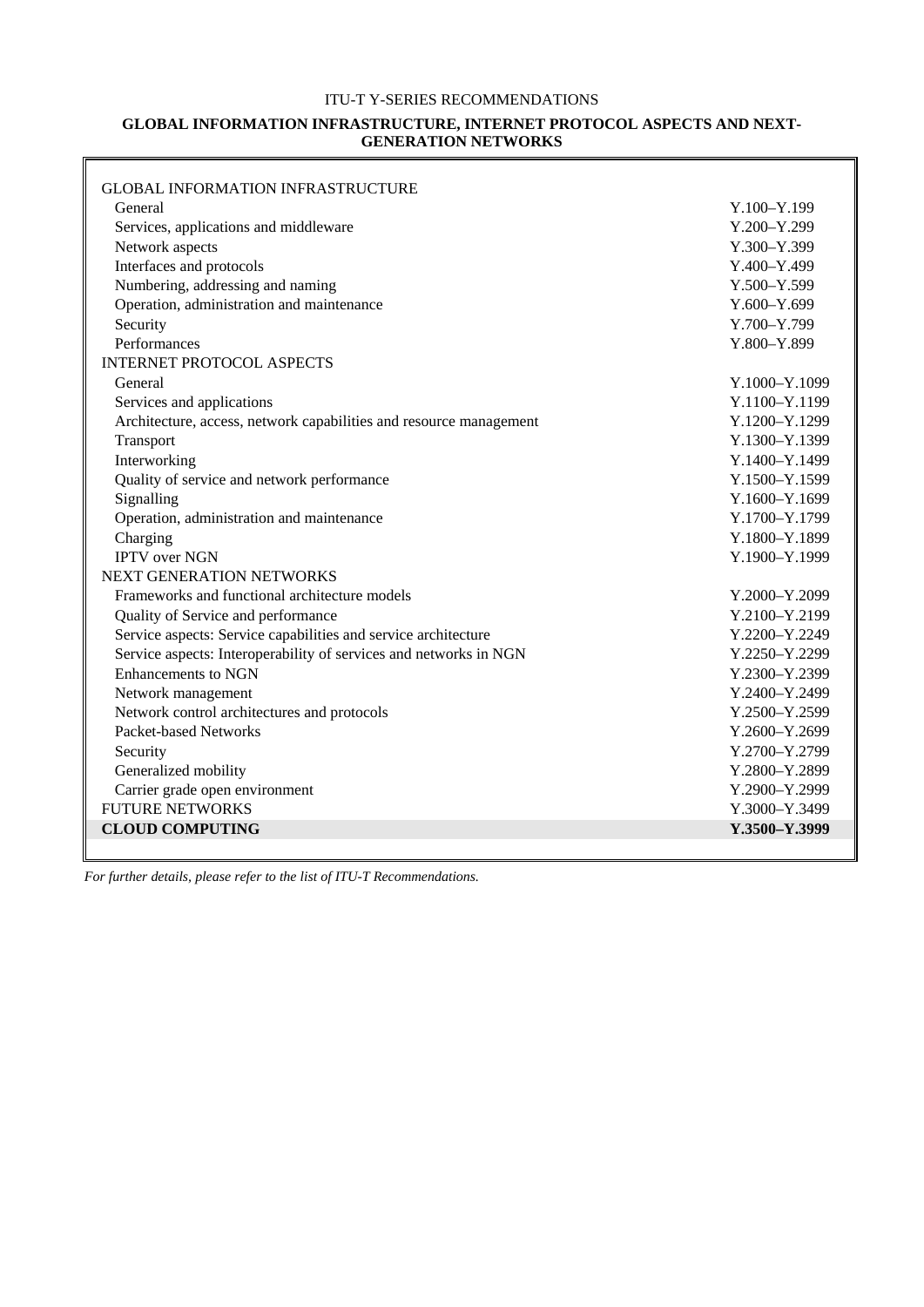#### **INTERNATIONAL STANDARD ISO/IEC 17788 RECOMMENDATION ITU-T Y.3500**

## **Information technology – Cloud computing – Overview and vocabulary**

#### **Summary**

This Recommendation | International Standard provides an overview of cloud computing, and defines related terms.

The terms and definitions provided in this Recommendation | International Standard:

- cover commonly used terms and definitions in cloud computing standards;
- will not cover all terms and definitions used in cloud computing standards; and
- do not preclude the definition of additional terms for use in cloud computing standards.

#### **History**

\_\_\_\_\_\_\_\_\_\_\_\_\_\_\_\_\_\_\_\_

|     | Edition Recommendation Approval Study Group |            | Unique $ID^*$      |
|-----|---------------------------------------------|------------|--------------------|
| 1.0 | <b>ITU-T Y.3500</b>                         | 2014-08-13 | 11.1002/1000/12210 |

To access the Recommendation, type the URL http://handle.itu.int/ in the address field of your web browser, followed by the Recommendation's unique ID. For example, http://handle.itu.int/11.1002/1000/11830-en.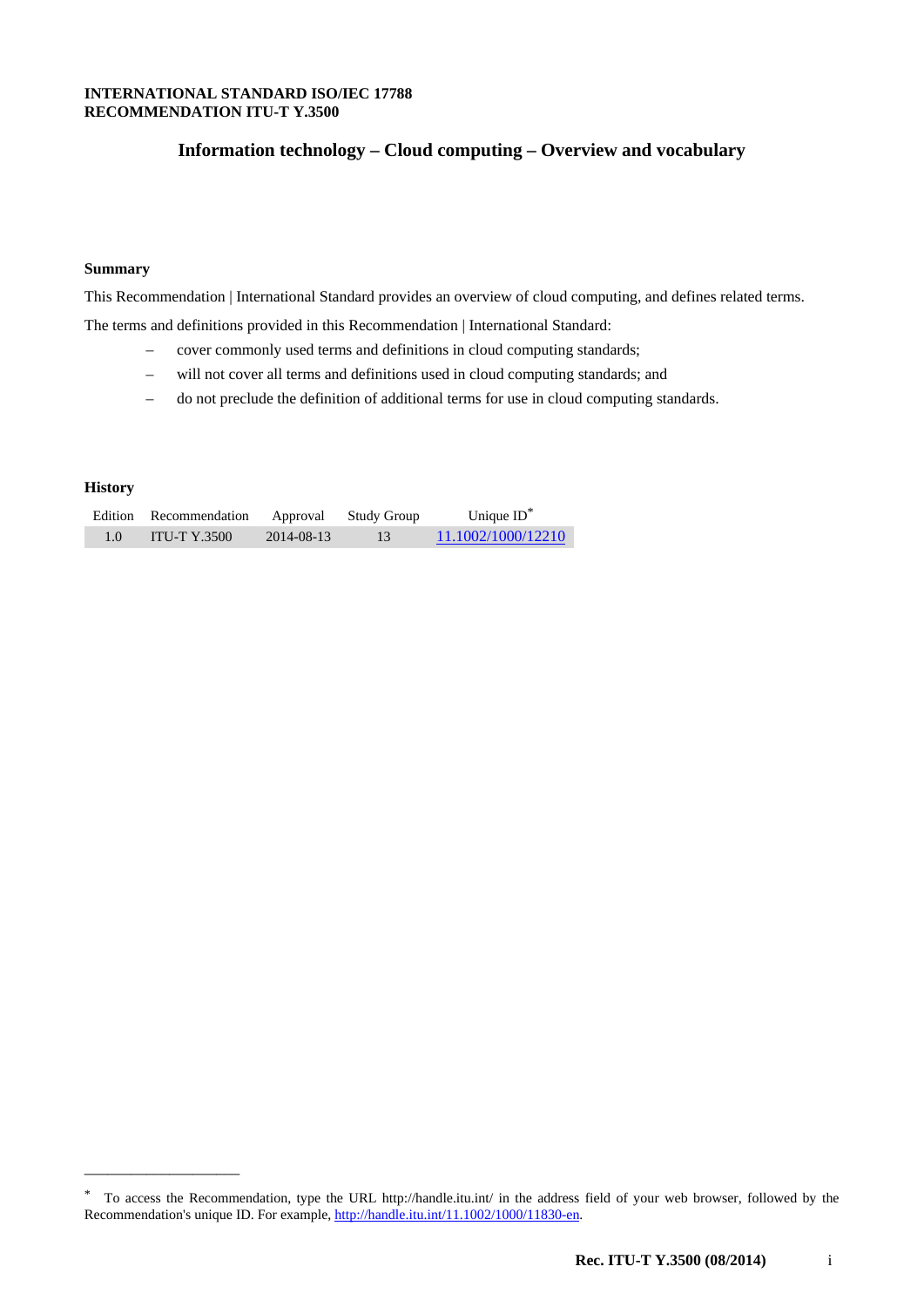#### FOREWORD

The International Telecommunication Union (ITU) is the United Nations specialized agency in the field of telecommunications, information and communication technologies (ICTs). The ITU Telecommunication Standardization Sector (ITU-T) is a permanent organ of ITU. ITU-T is responsible for studying technical, operating and tariff questions and issuing Recommendations on them with a view to standardizing telecommunications on a worldwide basis.

The World Telecommunication Standardization Assembly (WTSA), which meets every four years, establishes the topics for study by the ITU-T study groups which, in turn, produce Recommendations on these topics.

The approval of ITU-T Recommendations is covered by the procedure laid down in WTSA Resolution 1.

In some areas of information technology which fall within ITU-T's purview, the necessary standards are prepared on a collaborative basis with ISO and IEC.

#### **NOTE**

In this Recommendation, the expression "Administration" is used for conciseness to indicate both a telecommunication administration and a recognized operating agency.

Compliance with this Recommendation is voluntary. However, the Recommendation may contain certain mandatory provisions (to ensure, e.g., interoperability or applicability) and compliance with the Recommendation is achieved when all of these mandatory provisions are met. The words "shall" or some other obligatory language such as "must" and the negative equivalents are used to express requirements. The use of such words does not suggest that compliance with the Recommendation is required of any party.

#### INTELLECTUAL PROPERTY RIGHTS

ITU draws attention to the possibility that the practice or implementation of this Recommendation may involve the use of a claimed Intellectual Property Right. ITU takes no position concerning the evidence, validity or applicability of claimed Intellectual Property Rights, whether asserted by ITU members or others outside of the Recommendation development process.

As of the date of approval of this Recommendation, ITU had not received notice of intellectual property, protected by patents, which may be required to implement this Recommendation. However, implementers are cautioned that this may not represent the latest information and are therefore strongly urged to consult the TSB patent database at [http://www.itu.int/ITU-T/ipr/.](http://www.itu.int/ITU-T/ipr/)

#### © ITU 2014

All rights reserved. No part of this publication may be reproduced, by any means whatsoever, without the prior written permission of ITU.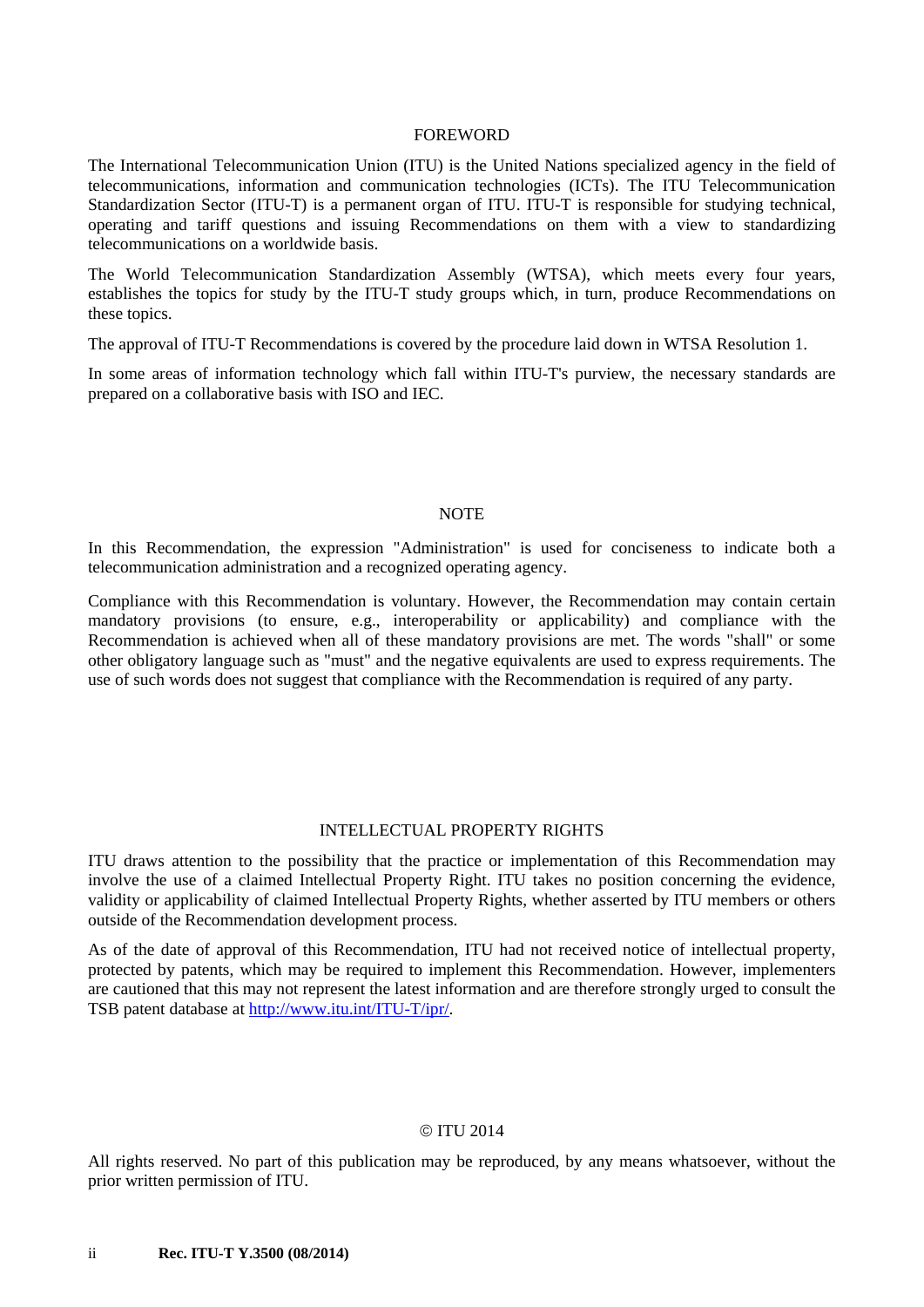|   |     | Page |
|---|-----|------|
| 1 |     |      |
| 2 |     |      |
|   | 2.1 |      |
|   | 2.2 |      |
|   | 2.3 |      |
| 3 |     |      |
|   | 3.1 |      |
|   | 3.2 | 2    |
| 4 |     | 4    |
| 5 |     | 4    |
| 6 |     | 4    |
|   | 6.1 |      |
|   | 6.2 | 4    |
|   | 6.3 | 5    |
|   | 6.4 | 6    |
|   | 6.5 | 6    |
|   | 6.6 |      |
|   |     | 9    |
|   |     | 10   |

## **CONTENTS**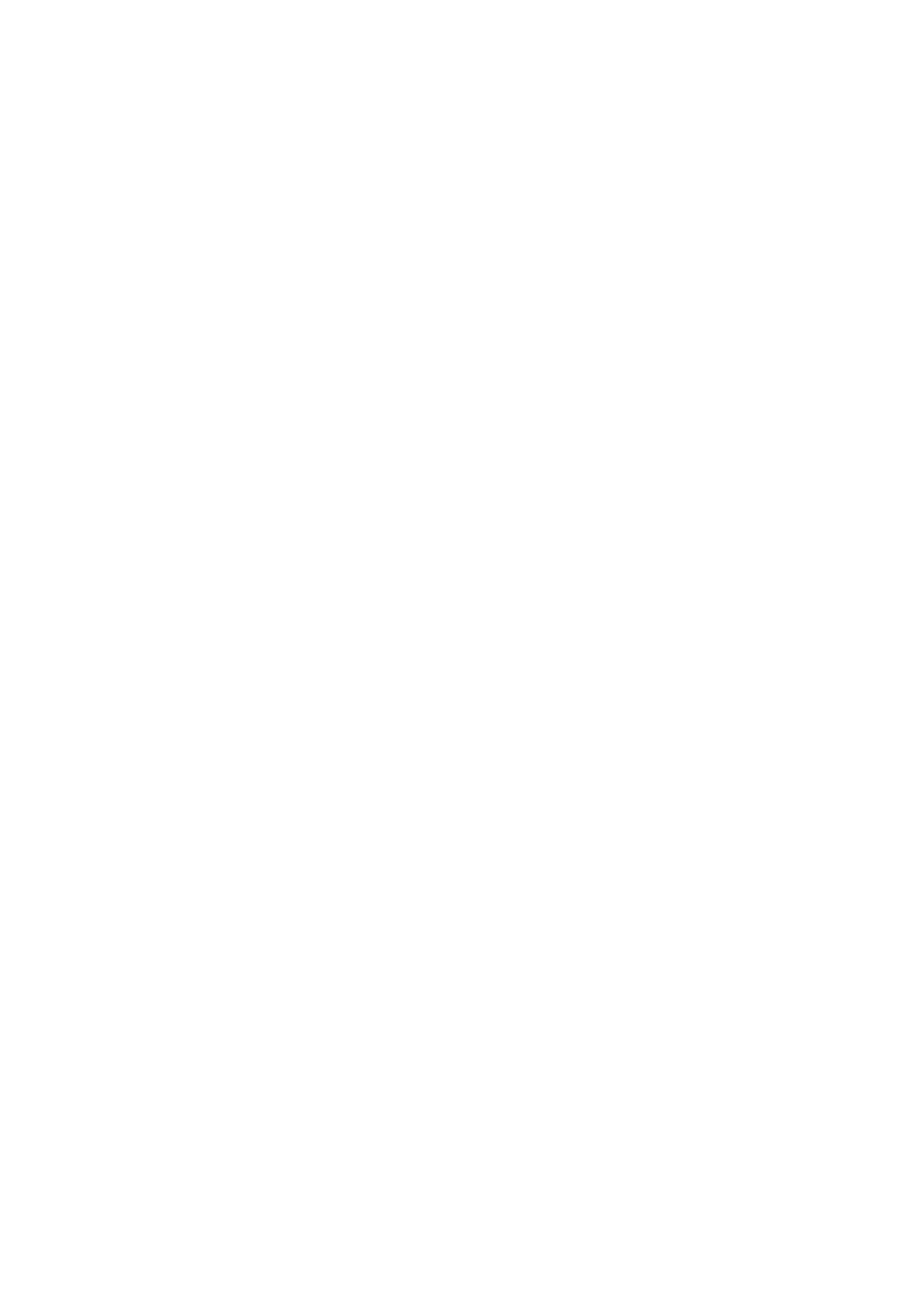#### **INTERNATIONAL STANDARD RECOMMENDATION ITU-T**

## **Information technology – Cloud computing – Overview and vocabulary**

## **1 Scope**

This Recommendation | International Standard provides an overview of cloud computing along with a set of terms and definitions. It is a terminology foundation for cloud computing standards.

This Recommendation | International Standard is applicable to all types of organizations (e.g., commercial enterprises, government agencies, not-for-profit organizations).

## **2 Normative references**

The following Recommendations and International Standards contain provisions which, through reference in this text, constitute provisions of this Recommendation | International Standard. At the time of publication, the editions indicated were valid. All Recommendations and Standards are subject to revision, and parties to agreements based on this Recommendation | International Standard are encouraged to investigate the possibility of applying the most recent edition of the Recommendations and Standards listed below. Members of IEC and ISO maintain registers of currently valid International Standards. The Telecommunication Standardization Bureau of the ITU maintains a list of currently valid ITU-T Recommendations.

#### **2.1 Identical Recommendations | International Standards**

None.

#### **2.2 Paired Recommendations | International Standards**

None.

## **2.3 Additional references**

None.

## **3 Definitions**

#### **3.1 Terms defined elsewhere**

This Recommendation | International Standard uses the following terms defined elsewhere.

The following terms are defined in ISO/IEC 27000:

**3.1.1** availability: Property of being accessible and usable upon demand by an authorized entity.

**3.1.2 confidentiality**: Property that information is not made available or disclosed to unauthorized individuals, entities, or processes

**3.1.3 information security**: Preservation of **confidentiality** (3.1.2), **integrity** (3.1.4) and **availability** (3.1.1) of information.

NOTE – In addition, other properties, such as authenticity, accountability, non-repudiation, and reliability can also be involved.

**3.1.4 integrity**: Property of accuracy and completeness.

The following term is defined in Rec. ITU-T Y.101:

**3.1.5 interoperability**: The ability of two or more systems or applications to exchange information and to mutually use the information that has been exchanged.

The following term is defined in ISO/IEC 27729:

**3.1.6 party**: Natural person or legal person, whether or not incorporated, or a group of either.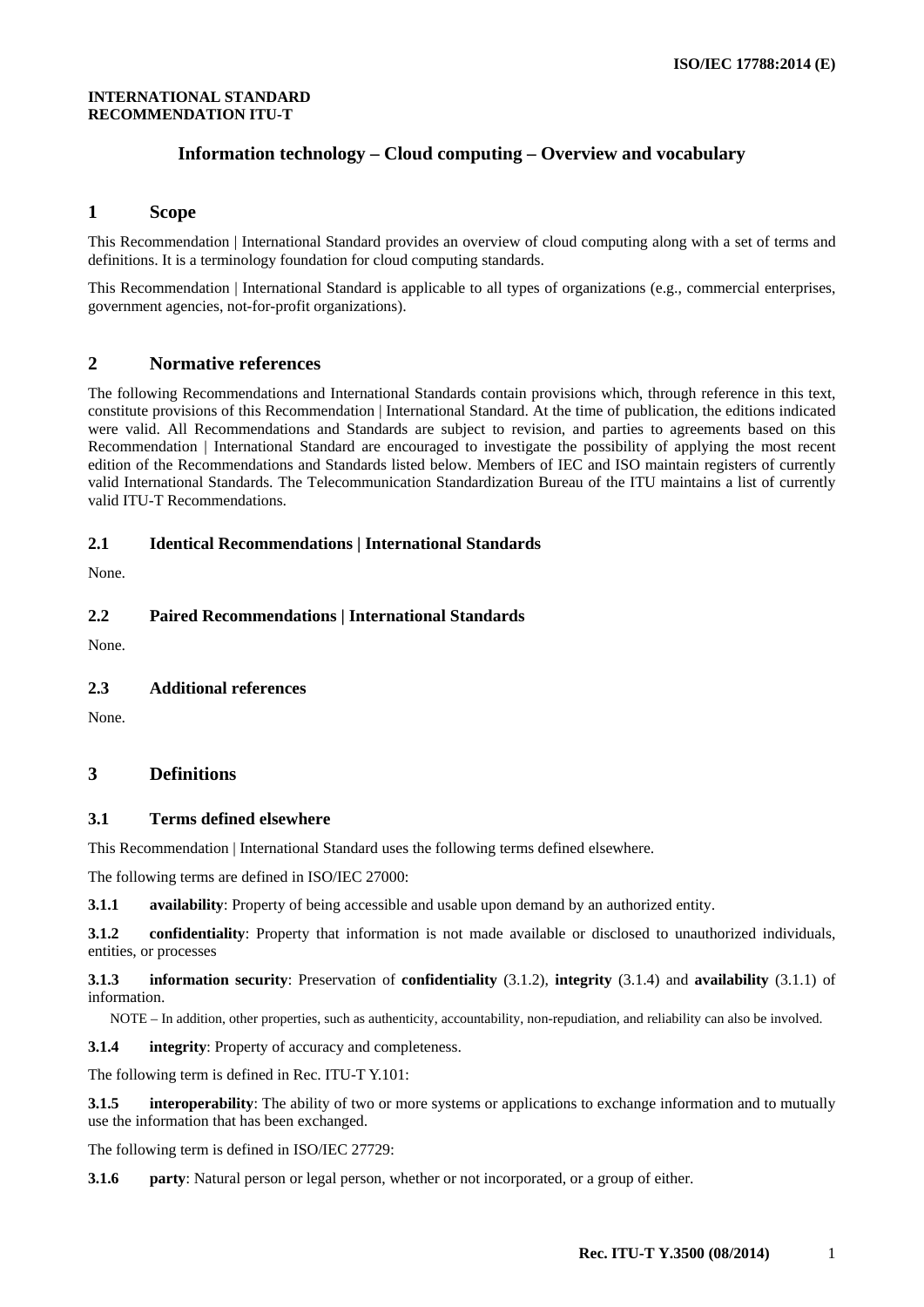#### **ISO/IEC 17788:2014 (E)**

The following term is defined in ISO/IEC 20000-1:

**3.1.7 service level agreement (SLA)**: Documented agreement between the service provider and customer that identifies services and service targets.

NOTE 1 – A service level agreement can also be established between the service provider and a supplier, an internal group or a customer acting as a supplier.

NOTE 2 – A service level agreement can be included in a contract or another type of documented agreement.

#### **3.2 Terms defined in this Recommendation | International Standard**

For the purposes of this Recommendation | International Standard, the following definitions apply:

**3.2.1 application capabilities type**: **Cloud capabilities type** (3.2.4) in which the **cloud service customer** (3.2.11) can use the **cloud service provider's** (3.2.15) applications.

**3.2.2 cloud application portability**: Ability to migrate an application from one **cloud service** (3.2.8) to another **cloud service** (3.2.8).

**3.2.3 cloud auditor**: **Cloud service partner** (3.2.14) with the responsibility to conduct an audit of the provision and use of **cloud services** (3.2.8).

**3.2.4 cloud capabilities type**: Classification of the functionality provided by a **cloud service** (3.2.8) to the **cloud service customer** (3.2.11), based on resources used.

NOTE – The **cloud capabilities types** are **application capabilities type** (3.2.1), **infrastructure capabilities type** (3.2.25) and **platform capabilities type** (3.2.31).

**3.2.5 cloud computing**: Paradigm for enabling network access to a scalable and elastic pool of shareable physical or virtual resources with self-service provisioning and administration on-demand.

NOTE – Examples of resources include servers, operating systems, networks, software, applications, and storage equipment.

**3.2.6 cloud data portability**: **Data portability** (3.2.21) from one **cloud service** (3.2.8) to another **cloud service** (3.2.8).

**3.2.7 cloud deployment model**: Way in which **cloud computing** (3.2.5) can be organized based on the control and sharing of physical or virtual resources.

NOTE – The **cloud deployment models** include **community cloud** (3.2.19), **hybrid cloud** (3.2.23), **private cloud** (3.2.32) and **public cloud** (3.2.33).

**3.2.8** cloud service: One or more capabilities offered via cloud computing (3.2.5) invoked using a defined interface.

**3.2.9 cloud service broker**: **Cloud service partner** (3.2.14) that negotiates relationships between **cloud service customers** (3.2.11) and **cloud service providers** (3.2.15).

**3.2.10 cloud service category**: Group of **cloud services** (3.2.8) that possess some common set of qualities.

NOTE – A **cloud service category** can include capabilities from one or more **cloud capabilities types** (3.2.4).

**3.2.11 cloud service customer**: **Party** (3.1.6) which is in a business relationship for the purpose of using **cloud services** (3.2.8).

NOTE – A business relationship does not necessarily imply financial agreements.

**3.2.12 cloud service customer data**: Class of data objects under the control, by legal or other reasons, of the **cloud service customer** (3.2.11) that were input to the **cloud service** (3.2.8), or resulted from exercising the capabilities of the **cloud service** (3.2.8) by or on behalf of the **cloud service customer** (3.2.11) via the published interface of the **cloud service** (3.2.8).

NOTE 1 – An example of legal controls is copyright.

NOTE 2 – It may be that the **cloud service** (3.2.8) contains or operates on data that is not **cloud service customer data**; this might be data made available by the **cloud service providers** (3.2.15), or obtained from another source, or it might be publicly available data. However, any output data produced by the actions of the **cloud service customer** (3.2.11) using the capabilities of the **cloud service** (3.2.8) on this data is likely to be **cloud service customer data** (3.2.12), following the general principles of copyright, unless there are specific provisions in the **cloud service** (3.2.8) agreement to the contrary.

**3.2.13 cloud service derived data**: Class of data objects under **cloud service provider** (3.2.15) control that are derived as a result of interaction with the **cloud service** (3.2.8) by the **cloud service customer** (3.2.11).

NOTE – **Cloud service derived data** includes log data containing records of who used the service, at what times, which functions, types of data involved and so on. It can also include information about the numbers of authorized users and their identities. It can also include any configuration or customization data, where the **cloud service** (3.2.8) has such configuration and customization capabilities.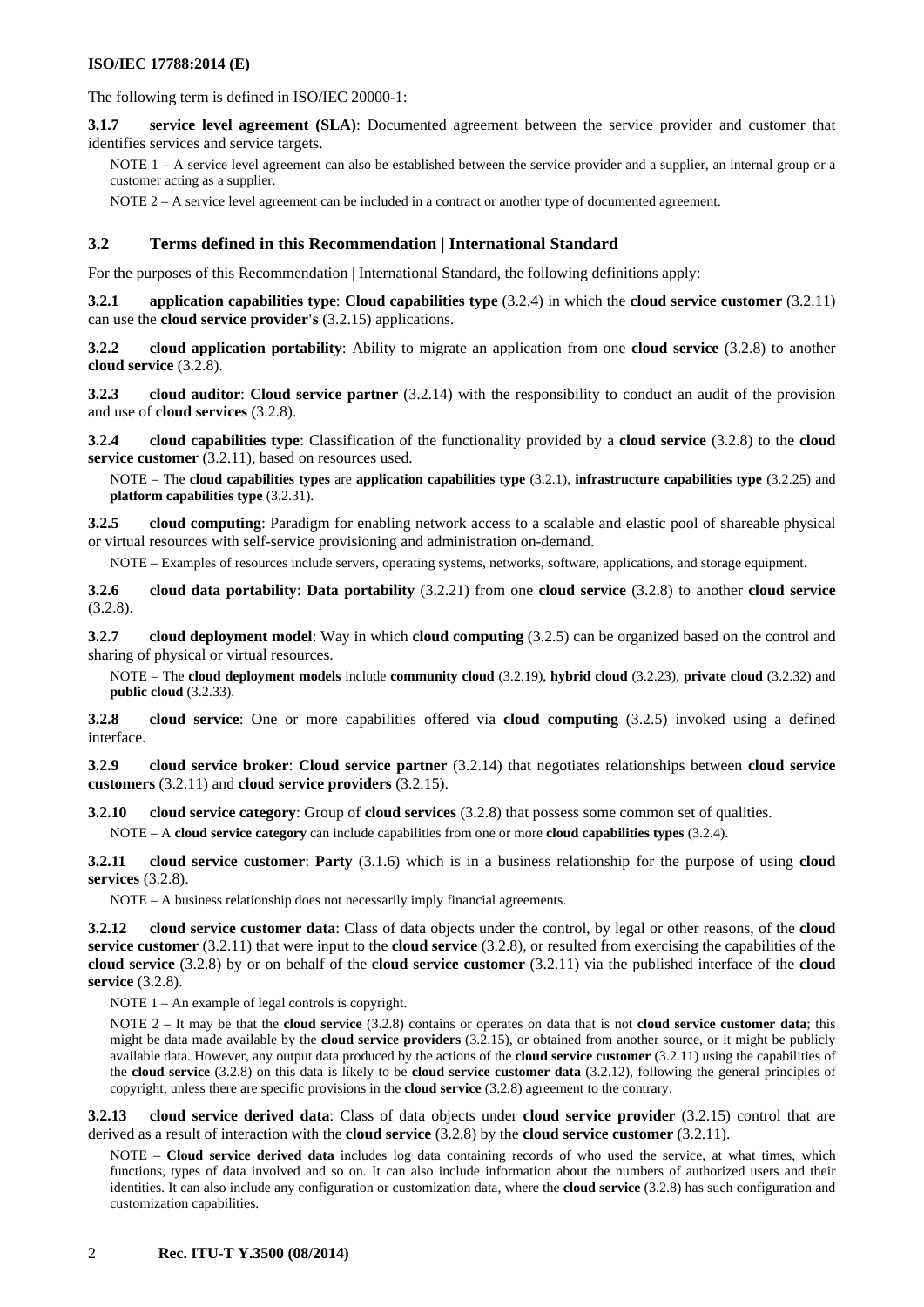**3.2.14 cloud service partner**: **Party** (3.1.6) which is engaged in support of, or auxiliary to, activities of either the **cloud service provider** (3.2.15) or the **cloud service customer** (3.2.11), or both.

**3.2.15 cloud service provider**: **Party** (3.1.6) which makes **cloud services** (3.2.8) available.

**3.2.16 cloud service provider data**: Class of data objects, specific to the operation of the **cloud service** (3.2.8), under the control of the **cloud service provider** (3.2.15).

NOTE – **Cloud service provider data** includes but is not limited to resource configuration and utilization information, **cloud service** (3.2.8) specific virtual machine, storage and network resource allocations, overall data centre configuration and utilization, physical and virtual resource failure rates, operational costs and so on.

**3.2.17 cloud service user**: Natural person, or entity acting on their behalf, associated with a **cloud service customer**  (3.2.11) that uses **cloud services** (3.2.8).

NOTE – Examples of such entities include devices and applications.

**3.2.18 Communications as a Service (CaaS)**: **Cloud service category** (3.2.10) in which the capability provided to the **cloud service customer** (3.2.11) is real time interaction and collaboration.

NOTE – **CaaS** can provide both **application capabilities type** (3.2.1) and **platform capabilities type** (3.2.31).

**3.2.19 community cloud**: **Cloud deployment model** (3.2.7) where **cloud services** (3.2.8) exclusively support and are shared by a specific collection of **cloud service customers** (3.2.11) who have shared requirements and a relationship with one another, and where resources are controlled by at least one member of this collection.

**3.2.20 Compute as a Service (CompaaS)**: **Cloud service category** (3.2.10) in which the capabilities provided to the **cloud service customer** (3.2.11) are the provision and use of processing resources needed to deploy and run software.

NOTE – To run some software, capabilities other than processing resources may be needed.

**3.2.21** data portability: Ability to easily transfer data from one system to another without being required to re-enter data.

NOTE – It is the ease of moving the data that is the essence here. This might be achieved by the source system supplying the data in exactly the format that is accepted by the target system. But even if the formats do not match, the transformation between them may be simple and straightforward to achieve with commonly available tools. On the other hand, a process of printing out the data and rekeying it for the target system could not be described as "easy".

**3.2.22 Data Storage as a Service (DSaaS)**: **Cloud service category** (3.2.10) in which the capability provided to the **cloud service customer** (3.2.11) is the provision and use of data storage and related capabilities.

NOTE – **DSaaS** can provide any of the three **cloud capabilities types** (3.2.4).

**3.2.23 hybrid cloud**: **Cloud deployment model** (3.2.7) using at least two different **cloud deployment models** (3.2.7).

**3.2.24 Infrastructure as a Service (IaaS)**: **Cloud service category** (3.2.10) in which the **cloud capabilities type** (3.2.4) provided to the **cloud service customer** (3.2.11) is an **infrastructure capabilities type** (3.2.25).

NOTE – The **cloud service customer** (3.2.11) does not manage or control the underlying physical and virtual resources, but does have control over operating systems, storage, and deployed applications that use the physical and virtual resources. The **cloud service customer** (3.2.11) may also have limited ability to control certain networking components (e.g., host firewalls).

**3.2.25 infrastructure capabilities type**: **Cloud capabilities type** (3.2.4) in which the **cloud service customer**  (3.2.11) can provision and use processing, storage or networking resources.

**3.2.26 measured service**: Metered delivery of **cloud services** (3.2.8) such that usage can be monitored, controlled, reported and billed.

**3.2.27 multi-tenancy**: Allocation of physical or virtual resources such that multiple **tenants** (3.2.37) and their computations and data are isolated from and inaccessible to one another.

**3.2.28 Network as a Service (NaaS)**: **Cloud service category** (3.2.10) in which the capability provided to the **cloud service customer** (3.2.11) is transport connectivity and related network capabilities.

NOTE – **NaaS** can provide any of the three **cloud capabilities types** (3.2.4).

**3.2.29 on-demand self-service**: Feature where a **cloud service customer** (3.2.11) can provision computing capabilities, as needed, automatically or with minimal interaction with the **cloud service provider** (3.2.15).

**3.2.30 Platform as a Service (PaaS)**: **Cloud service category** (3.2.10) in which the **cloud capabilities type** (3.2.4) provided to the **cloud service customer** (3.2.11) is a **platform capabilities type** (3.2.31).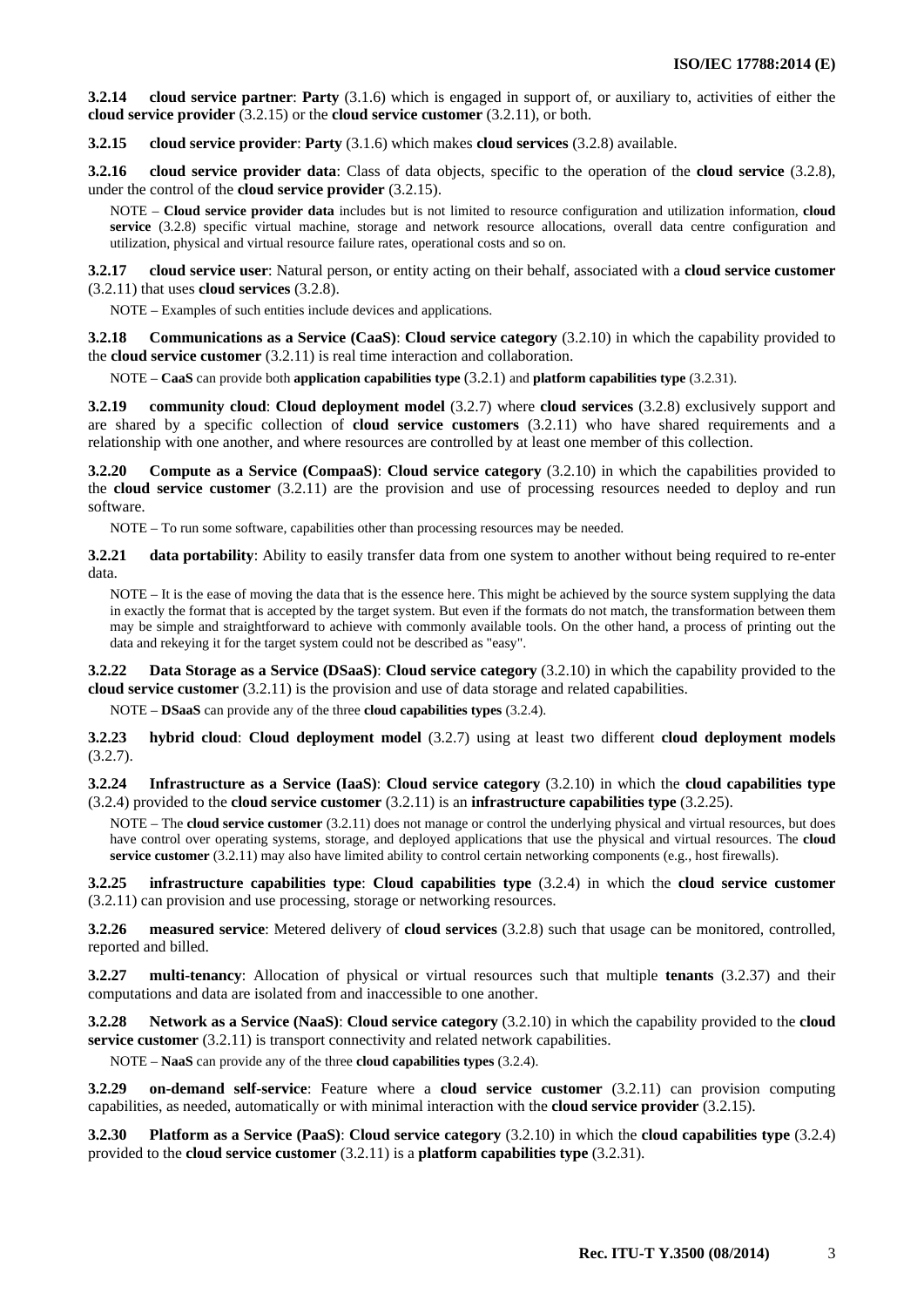#### **ISO/IEC 17788:2014 (E)**

**3.2.31 platform capabilities type**: **Cloud capabilities type** (3.2.4) in which the **cloud service customer** (3.2.11) can deploy, manage and run customer-created or customer-acquired applications using one or more programming languages and one or more execution environments supported by the **cloud service provider** (3.2.15).

**3.2.32 private cloud**: **Cloud deployment model** (3.2.7) where **cloud services** (3.2.8) are used exclusively by a single **cloud service customer** (3.2.11) and resources are controlled by that **cloud service customer** (3.2.11).

**3.2.33 public cloud**: **Cloud deployment model** (3.2.7) where **cloud services** (3.2.8) are potentially available to any **cloud service customer** (3.2.11) and resources are controlled by the **cloud service provider** (3.2.15).

**3.2.34 resource pooling**: Aggregation of a **cloud service provider's** (3.2.15) physical or virtual resources to serve one or more **cloud service customers** (3.2.11).

**3.2.35 reversibility**: Process for **cloud service customers** (3.2.11) to retrieve their **cloud service customer data** (3.2.12) and application artefacts and for the **cloud service provider** (3.2.15) to delete all **cloud service customer data** (3.2.12) as well as contractually specified **cloud service derived data** (3.2.13) after an agreed period.

**3.2.36 Software as a Service (SaaS)**: **Cloud service category** (3.2.10) in which the **cloud capabilities type** (3.2.4) provided to the **cloud service customer** (3.2.11) is an **application capabilities type** (3.2.1).

**3.2.37** tenant: One or more **cloud service users** (3.2.17) sharing access to a set of physical and virtual resources.

#### **4 Abbreviations**

For the purposes of this Recommendation | International Standard, the following abbreviations apply:

CaaS Communications as a Service CompaaS Compute as a Service DSaaS Data Storage as a Service IaaS Infrastructure as a Service IAM Identity and Access Management NaaS Network as a Service PaaS Platform as a Service PII Personally Identifiable Information SaaS Software as a Service SLA Service Level Agreement

## **5 Conventions**

References to terms defined in clause 3 are shown in bold.

## **6 Cloud computing overview**

#### **6.1 General**

**Cloud computing** is a paradigm for enabling network access to a scalable and elastic pool of shareable physical or virtual resources with self-service provisioning and administration on-demand. The **cloud computing** paradigm is composed of key characteristics, **cloud computing** roles and activities, **cloud capabilities types** and **cloud service categories**, **cloud deployment models** and **cloud computing** cross cutting aspects that are briefly described in this clause 6.

#### **6.2 Key characteristics**

**Cloud computing** is an evolving paradigm. This clause 6.2 identifies and describes key characteristics of **cloud computing** and is not intended to prescribe or constrain any particular method of deployment, service delivery, or business operation.

Key characteristics of **cloud computing** are: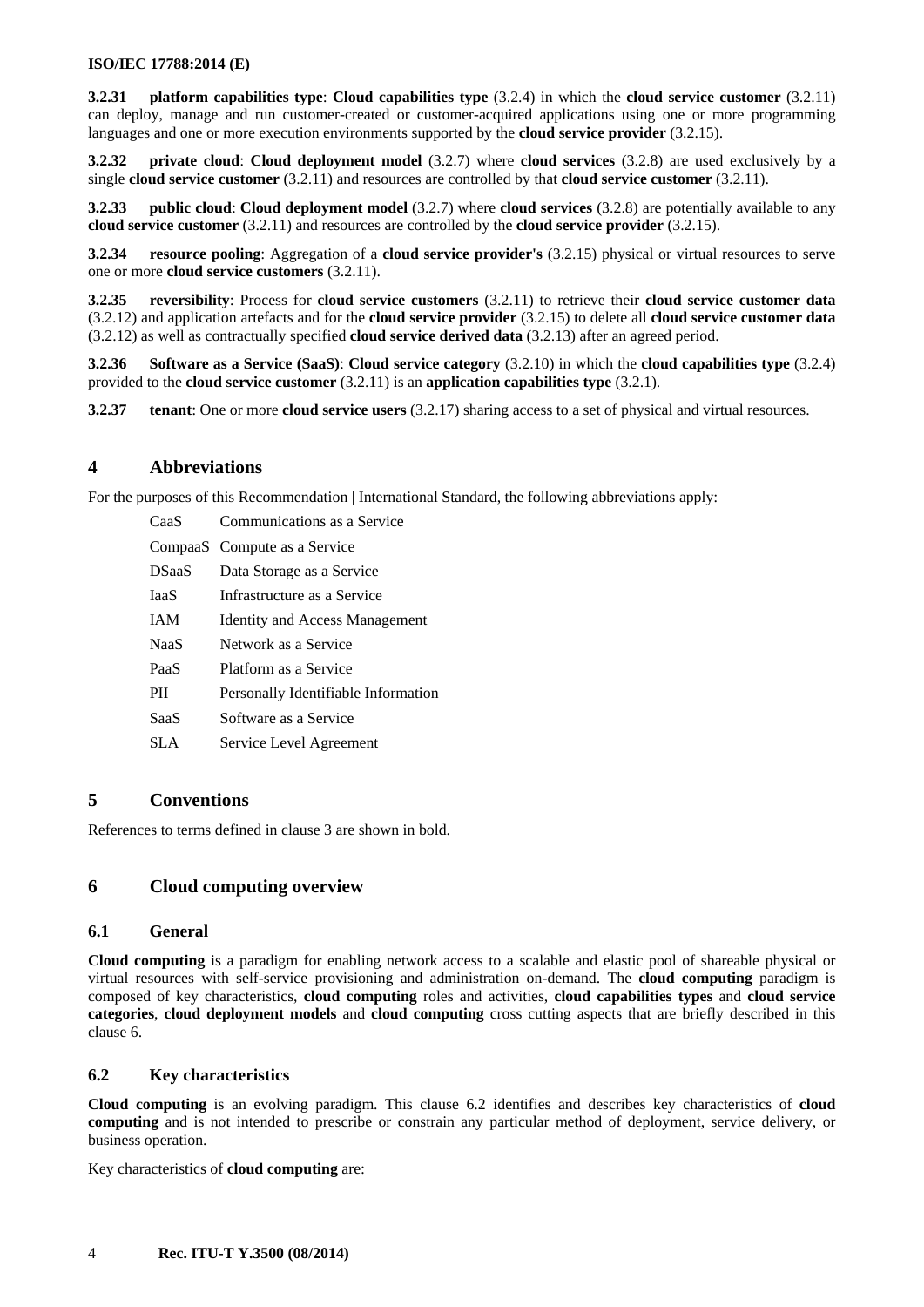- *Broad network access:* A feature where the physical and virtual resources are available over a network and accessed through standard mechanisms that promote use by heterogeneous client platforms. The focus of this key characteristic is that **cloud computing** offers an increased level of convenience in that users can access physical and virtual resources from wherever they need to work, as long as it is network accessible, using a wide variety of clients including devices such as mobile phones, tablets, laptops, and workstations;
- *Measured service*: A feature where the metered delivery of **cloud services** is such that usage can be monitored, controlled, reported, and billed. This is an important feature needed to optimize and validate the delivered **cloud service**. The focus of this key characteristic is that the customer may only pay for the resources that they use. From the customers' perspective, **cloud computing** offers the users value by enabling a switch from a low efficiency and asset utilization business model to a high efficiency one;
- *Multi-tenancy*: A feature where physical or virtual resources are allocated in such a way that multiple **tenants** and their computations and data are isolated from and inaccessible to one another. Typically, and within the context of **multi-tenancy**, the group of **cloud service users** that form a **tenant** will all belong to the same **cloud service customer** organization. There might be cases where the group of **cloud service users** involves users from multiple different **cloud service customers**, particularly in the case of **public cloud** and **community cloud** deployments. However, a given **cloud service customer** organization might have many different tenancies with a single **cloud service provider** representing different groups within the organization;
- *On-demand self-service*: A feature where a **cloud service customer** can provision computing capabilities, as needed, automatically or with minimal interaction with the **cloud service provider**. The focus of this key characteristic is that **cloud computing** offers users a relative reduction in costs, time, and effort needed to take an action, since it grants the user the ability to do what they need, when they need it, without requiring additional human user interactions or overhead;
- *Rapid elasticity and scalability*: A feature where physical or virtual resources can be rapidly and elastically adjusted, in some cases automatically, to quickly increase or decrease resources. For the **cloud service customer**, the physical or virtual resources available for provisioning often appear to be unlimited and can be purchased in any quantity at any time automatically, subject to constraints of service agreements. Therefore, the focus of this key characteristic is that **cloud computing** means that the customers no longer need to worry about limited resources and might not need to worry about capacity planning;
- *Resource pooling*: A feature where a **cloud service provider's** physical or virtual resources can be aggregated in order to serve one or more **cloud service customers**. The focus of this key characteristic is that **cloud service providers** can support **multi-tenancy** while at the same time using abstraction to mask the complexity of the process from the customer. From the customer's perspective, all they know is that the service works, while they generally have no control or knowledge over how the resources are being provided or where the resources are located. This offloads some of the customer's original workload, such as maintenance requirements, to the provider. Even with this level of abstraction, it should be pointed out that users might still be able to specify location at a higher level of abstraction (e.g., country, state, or data centre).

## **6.3 Cloud computing roles and activities**

Within the context of **cloud computing**, it is often necessary to differentiate requirements and issues for certain **parties**. These **parties** are entities that play roles (and sub-roles). Roles, in turn, are sets of activities and activities themselves are implemented by components. All **cloud computing** related activities can be categorized into three main groups: activities that use services, activities that provide services and activities that support services. It is important to note that a **party** may play more than one role at any given point in time and may only engage in a specific subset of activities of that role.

The major roles of **cloud computing** are:

- *Cloud service customer*: A **party** which is in a business relationship for the purpose of using **cloud services**. The business relationship is with a **cloud service provider** or a **cloud service partner**. Key activities for a **cloud service customer** include, but are not limited to, using **cloud services**, performing business administration, and administering use of **cloud services**;
- *Cloud service partner*: A **party** which is engaged in support of, or auxiliary to, activities of either the **cloud service provider** or the **cloud service customer**, or both. A **cloud service partner's** activities vary depending on the type of partner and their relationship with the **cloud service provider** and the **cloud service customer**. Examples of **cloud service partners** include **cloud auditor** and **cloud service broker**;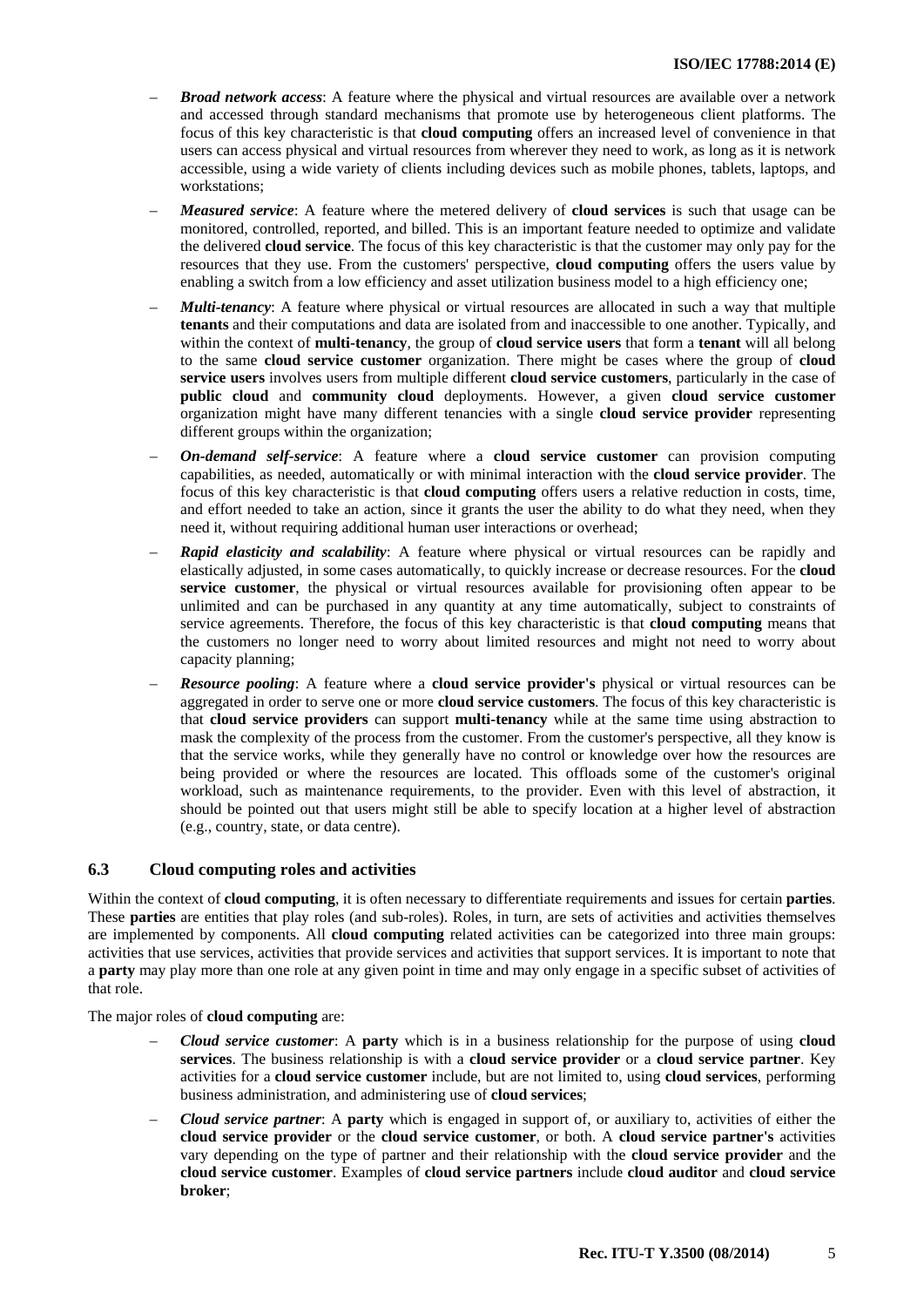*– Cloud service provider*: A **party** which makes **cloud services** available. The **cloud service provider** focuses on activities necessary to provide a **cloud service** and activities necessary to ensure its delivery to the **cloud service customer** as well as **cloud service** maintenance. The **cloud service provider** includes an extensive set of activities (e.g., provide service, deploy and monitor service, manage business plan, provide audit data, etc.) as well as numerous sub-roles (e.g., business manager, service manager, network provider, security and risk manager, etc.).

#### **6.4 Cloud capabilities types and cloud service categories**

A **cloud capabilities type** is a classification of the functionality provided by a **cloud service** to the **cloud service customer**, based on the resources used. There are three different **cloud capabilities types**: **application capabilities type**, **infrastructure capabilities type**, and **platform capabilities type**, which are different because they follow the principle of separation of concerns, i.e. they have minimal functionality overlap between each other.

The **cloud capabilities types** are:

- *Application capabilities type*: A **cloud capabilities type** in which the **cloud service customer** can use the **cloud service provider's** applications;
- *Infrastructure capabilities type*: A **cloud capabilities type** in which the **cloud service customer** can provision and use processing, storage or networking resources;
- *Platform capabilities type*: A **cloud capabilities type** in which the **cloud service customer** can deploy, manage and run customer-created or customer-acquired applications using one or more programming languages and one or more execution environments supported by the **cloud service provider**.

There are only three **cloud capabilities types** defined in this Recommendation | International Standard. These **cloud capabilities types** should not be confused with other categorizations of **cloud services**.

A **cloud service category** is a group of **cloud services** that possess some common set of qualities. A **cloud service category** can include capabilities from one or more **cloud capabilities types**.

Representative **cloud service categories** are:

- *Communications as a Service (CaaS)*: A **cloud service category** in which the capability provided to the **cloud service customer** is real time interaction and collaboration;
- *Compute as a Service (CompaaS)*: A **cloud service category** in which the capabilities provided to the **cloud service customer** are the provision and use of processing resources needed to deploy and run software;
- *Data Storage as a Service (DSaaS)*: A **cloud service category** in which the capability provided to the **cloud service customer** is the provision and use of data storage and related capabilities;
- *Infrastructure as a Service (IaaS)*: A **cloud service category** in which the **cloud capabilities type** provided to the **cloud service customer** is an **infrastructure capabilities type**;
- *Network as a Service (NaaS)*: A **cloud service category** in which the capability provided to the **cloud service customer** is transport connectivity and related network capabilities;
- *Platform as a Service (PaaS)*: A **cloud service category** in which the **cloud capabilities type** provided to the **cloud service customer** is a **platform capabilities type**;
- *Software as a Service (SaaS)*: A **cloud service category** in which the **cloud capabilities type** provided to the **cloud service customer** is an **application capabilities type**.

It is expected that there will be additional **cloud service categories** (see Annex A). This Recommendation | International Standard does not imply that any **cloud service category** is more important than any other.

#### **6.5 Cloud deployment models**

**Cloud deployment models** represent how **cloud computing** can be organized based on the control and sharing of physical or virtual resources.

The **cloud deployment models** include:

*– Public cloud*: **Cloud deployment model** where **cloud services** are potentially available to any **cloud service customer** and resources are controlled by the **cloud service provider**. A **public cloud** may be owned, managed, and operated by a business, academic, or government organization, or some combination of them. It exists on the premises of the **cloud service provider**. Actual availability for specific **cloud service customers** may be subject to jurisdictional regulations. **Public clouds** have very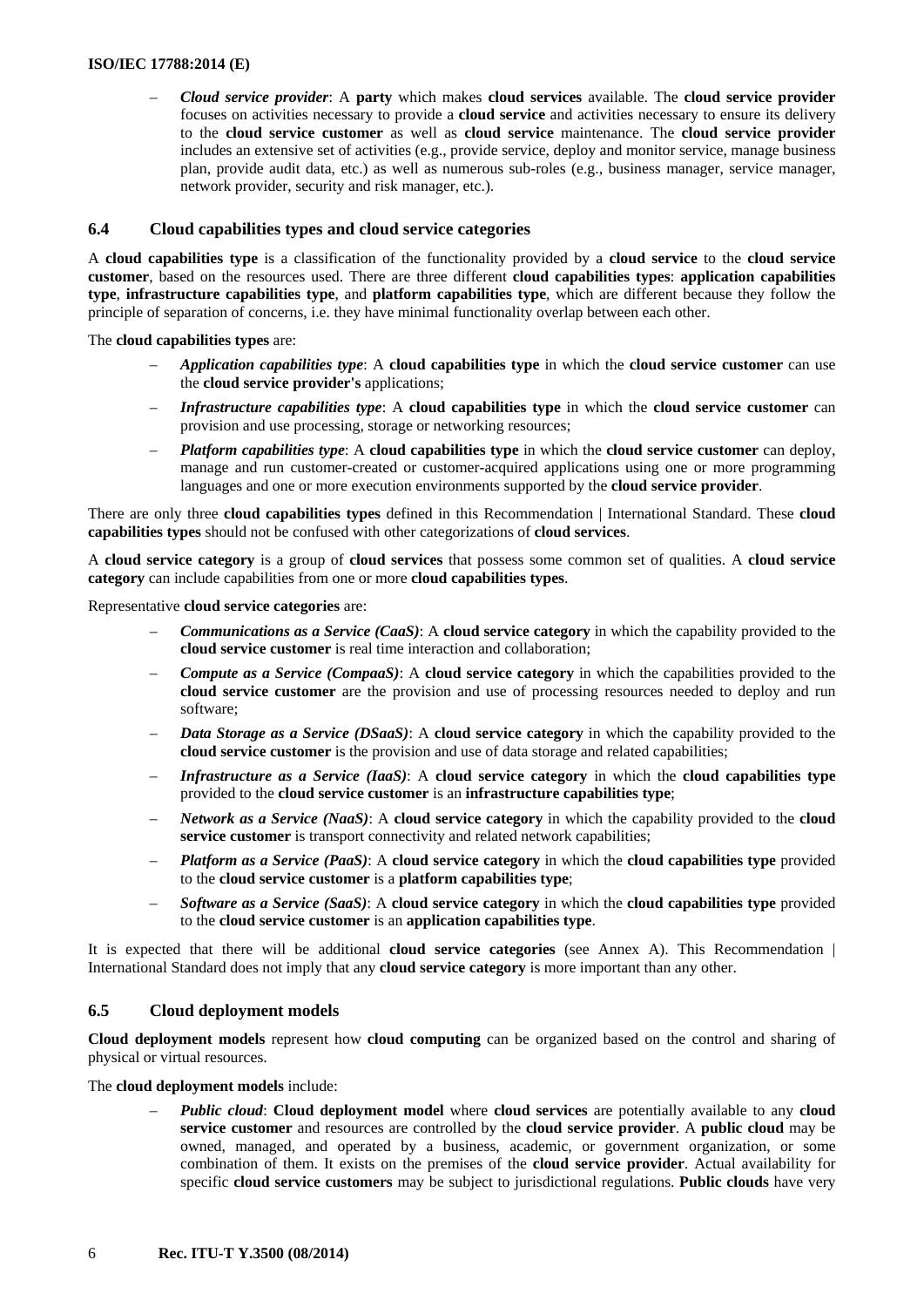broad boundaries, where **cloud service customer** access to **public cloud** services has few, if any, restrictions;

- *Private cloud*: **Cloud deployment model** where **cloud services** are used exclusively by a single **cloud service customer** and resources are controlled by that **cloud service customer**. A **private cloud** may be owned, managed, and operated by the organization itself or a third party and may exist on premises or off premises. The **cloud service customer** may also authorize access to other **parties** for its benefit. **Private clouds** seek to set a narrowly controlled boundary around the **private cloud** based on limiting the customers to a single organization;
- *Community cloud*: **Cloud deployment model** where **cloud services** exclusively support and are shared by a specific collection of **cloud service customers** who have shared requirements and a relationship with one another, and where resources are controlled by at least one member of this collection. A **community cloud** may be owned, managed, and operated by one or more of the organizations in the community, a third party, or some combination of them, and it may exist on or off premises. **Community clouds** limit participation to a group of **cloud service customers** who have a shared set of concerns, in contrast to the openness of **public clouds**, while **community clouds** have broader participation than **private clouds**. These shared concerns include, but are not limited to, mission, **information security** requirements, policy, and compliance considerations;
- *Hybrid cloud*: **Cloud deployment model** using at least two different **cloud deployment models**. The deployments involved remain unique entities but are bound together by appropriate technology that enables **interoperability**, **data portability** and application portability. A **hybrid cloud** may be owned, managed, and operated by the organization itself or a third party and may exist on premises or off premises. **Hybrid clouds** represent situations where interactions between two different deployments may be needed but remained linked via appropriate technologies. As such the boundaries set by a **hybrid cloud** reflect its two base deployments.

#### **6.6 Cloud computing cross cutting aspects**

Cross cutting aspects are behaviours or capabilities which need to be coordinated across roles and implemented consistently in a **cloud computing** system. Such aspects may impact multiple roles, activities, and components, in such a way that it is not possible to clearly assign them to individual roles or components, and thus become shared issues across the roles, activities and components.

Key cross cutting aspects include:

- *Auditability*: The capability of collecting and making available necessary evidential information related to the operation and use of a **cloud service**, for the purpose of conducting an audit;
- *Availability*: The property of being accessible and usable upon demand by an authorized entity. The "authorized entity" is typically a **cloud service customer**;
- *Governance*: The system by which the provision and use of **cloud services** are directed and controlled. Cloud governance is cited as a cross-cutting aspect because of the requirement for transparency and the need to rationalize governance practices with **SLAs** and other contractual elements of the **cloud service customer** to **cloud service provider** relationship. The term internal cloud governance is used for the application of design-time and run-time policies to ensure that **cloud computing** based solutions are designed and implemented, and **cloud computing** based services are delivered, according to specified expectations. The term external cloud governance is used for some form of agreement between the **cloud service customer** and the **cloud service provider** concerning the use of **cloud services** by the **cloud service customer**;
- *Interoperability*: Ability of a **cloud service customer** to interact with a **cloud service** and exchange information according to a prescribed method and obtain predictable results;
- *Maintenance and versioning*: Maintenance refers to changes to a **cloud service** or the resources it uses in order to fix faults or in order to upgrade or extend capabilities for business reasons. Versioning implies the appropriate labelling of a service so that it is clear to the **cloud service customer** that a particular version is in use;
- *Performance*: A set of behaviours relating to the operation of a **cloud service**, and having metrics defined in a **SLA**;
- *Portability*: Ability of **cloud service customers** to move their data or their applications between multiple **cloud service providers** at low cost and with minimal disruption. The amount of cost and disruption that is acceptable may vary based upon the type of **cloud service** that is being used;
- *Protection of PII*: Protect the assured, proper, and consistent collection, processing, communication, use and disposal of Personally Identifiable Information (PII) in relation to **cloud services**;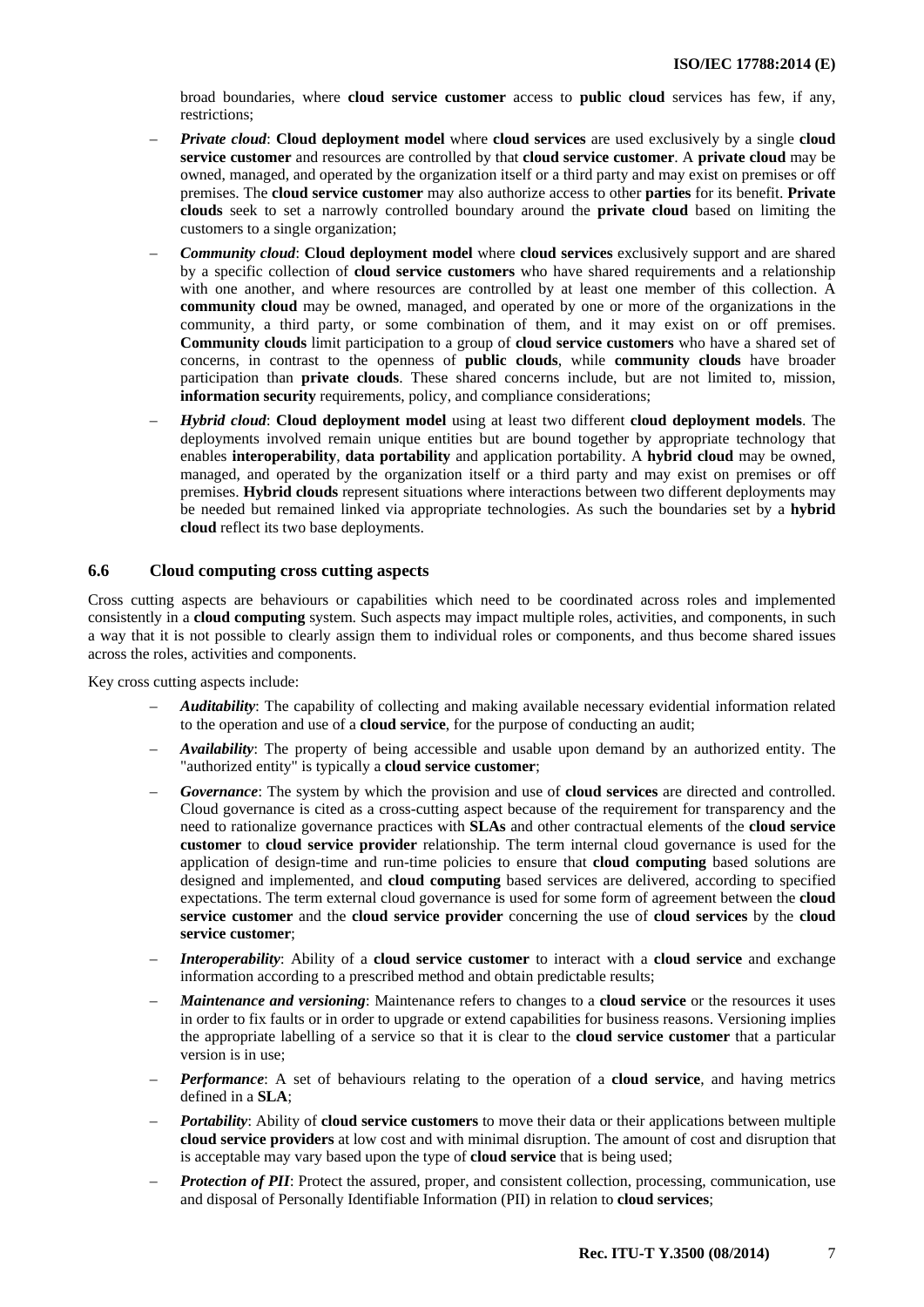- *Regulatory*: There are a number of different regulations that may influence the use and delivery of **cloud services**. Statutory, regulatory, and legal requirements vary by market sector and jurisdiction, and they can change the responsibilities of both **cloud service customers** and **cloud service providers**. Compliance with such requirements is often related to governance and risk management activities;
- *Resiliency*: Ability of a system to provide and maintain an acceptable level of service in the face of faults (unintentional, intentional, or naturally caused) affecting normal operation;
- *Reversibility*: A process for the **cloud service customer** to retrieve their **cloud service customer data** and application artefacts and for the **cloud service provider** to delete all **cloud service customer data** as well as contractually specified **cloud service derived data** after an agreed period;
- *Security*: Ranges from physical security to application security, and includes requirements such as authentication, authorization, **availability**, **confidentiality**, identity management, **integrity**, non-repudiation, audit, security monitoring, incident response, and security policy management;
- *Service levels and service level agreement*: The **cloud computing service level agreement** (cloud **SLA**) is a **service level agreement** between a **cloud service provider** and a **cloud service customer** based on a taxonomy of **cloud computing** specific terms to set the quality of the **cloud services** delivered. It characterizes quality of the cloud services delivered in terms of: 1) a set of measurable properties specific to **cloud computing** (business and technical) and 2) a given set of **cloud computing roles** (**cloud service customer** and **cloud service provider** and related **sub-roles**).

Many of these cross cutting aspects, when combined with the key characteristics of **cloud computing**, represent good reasons for using **cloud computing**. However, cross cutting aspects like security, protection of PII, and governance have been identified as major concerns and in some cases an impediment to the adoption of **cloud computing**.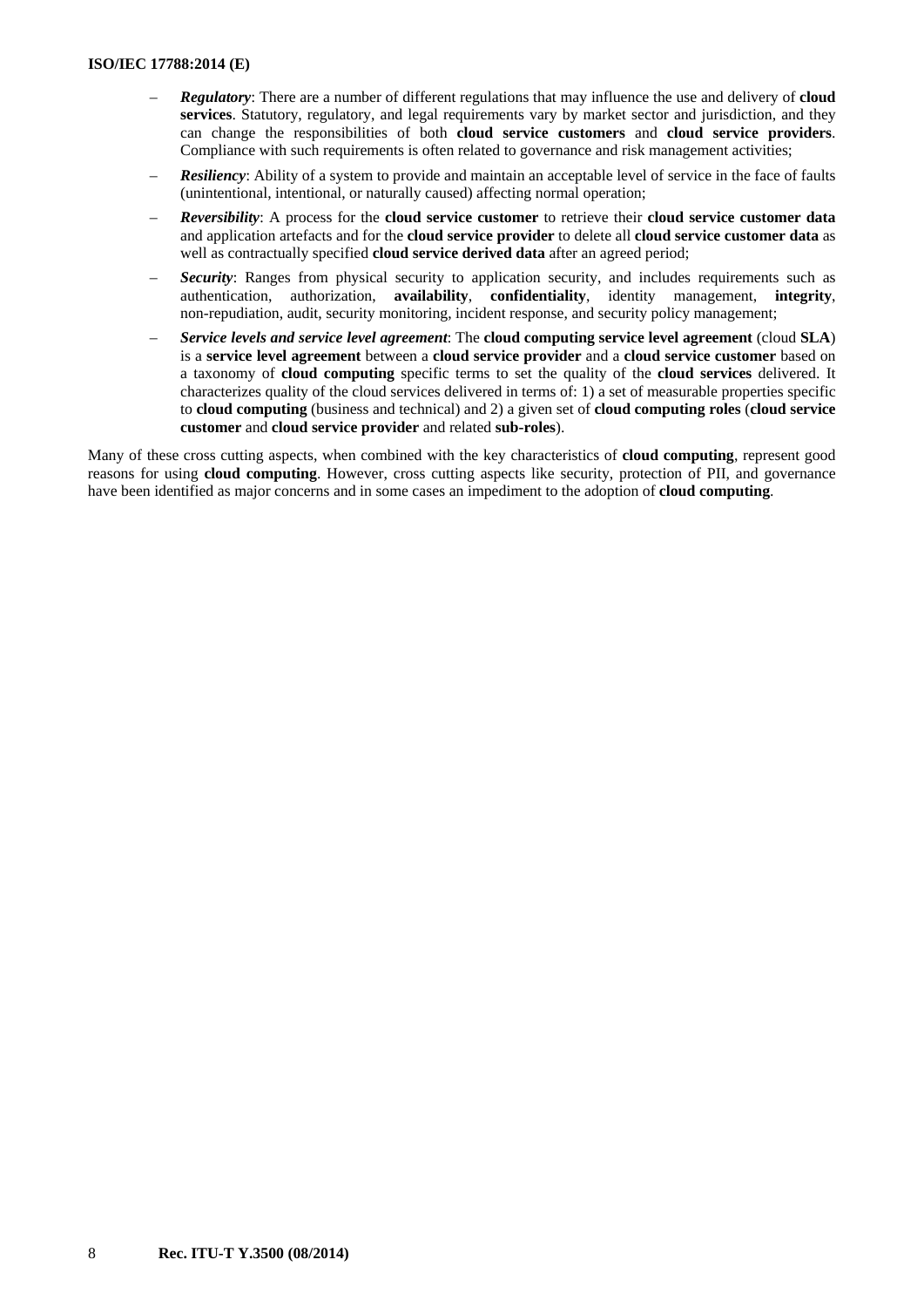## **Annex A**

#### **Cloud service categories**

(This annex does not form an integral part of this Recommendation | International Standard.)

Annex A describes the possibility of there being additional **cloud service categories** not yet found in this Recommendation | International Standard.

|                             | Cloud capabilities types |                 |                    |
|-----------------------------|--------------------------|-----------------|--------------------|
| Cloud service categories    | <b>Infrastructure</b>    | <b>Platform</b> | <b>Application</b> |
| Compute as a Service        | X                        |                 |                    |
| Communications as a Service |                          | X               | X                  |
| Data Storage as a Service   | X                        | X               | X                  |
| Infrastructure as a Service | X                        |                 |                    |
| Network as a Service        | X                        | X               | X                  |
| Platform as a Service       |                          | X               |                    |
| Software as a Service       |                          |                 | X                  |

#### **Table A.1 – Cloud service categories and cloud capabilities types**

Table A.1 shows the relationship of the seven **cloud service categories** and three **cloud capabilities types** described in clause 6. An "X" at the intersection of a row and column depicts that the **cloud service category**, shown as a row in Table A.1, is of the indicated **cloud capabilities type**, shown as a column in Table A.1.

A **cloud service category** that offers processing, storage or networking resources has an "X" in the Infrastructure column. A **cloud service category** may offer the capability of deploying, managing and running customer-created or customer-acquired applications using one or more programming languages and one or more execution environments supported by the **cloud service provider**, in which case it has an "X" in the Platform column. Similarly, a **cloud service category** may offer the use of an application offered by the **cloud service provider**, in which case it will have an "X" in the Application column. Note that a **cloud service category** could offer any combination of the three **cloud capability types**.

The commercial **cloud computing** market is very dynamic and new **cloud services** continue to materialize into new informal **cloud service categories**. Some examples of such emerging **cloud service categories** are included in Table A.2. Many more **cloud service categories** will continue to emerge as **cloud computing** continues to grow.

| <b>Emerging cloud</b><br>service categories | <b>Description</b>                                                                                                                                                                                                                                                                                                                           |
|---------------------------------------------|----------------------------------------------------------------------------------------------------------------------------------------------------------------------------------------------------------------------------------------------------------------------------------------------------------------------------------------------|
| Database as a<br><b>Service</b>             | The capability provided to the <b>cloud service customer</b> is database functionalities on demand where the<br>installation and maintenance of the databases are performed by the cloud service provider.                                                                                                                                   |
| Desktop as a<br><b>Service</b>              | The capabilities provided to the <b>cloud service customer</b> are the ability to build, configure, manage, store,<br>execute, and deliver users' desktop functions remotely.                                                                                                                                                                |
| <b>Email as a Service</b>                   | The capabilities provided to the <b>cloud service customer</b> are a complete email service including related<br>support services such as storage, receipt, transmission, backup, and recovery of email.                                                                                                                                     |
| Identity as a<br><b>Service</b>             | The capabilities provided to the <b>cloud service customer</b> are Identity and Access Management (IAM) that<br>can be extended and centralized into existing operating environments. This includes provisioning, directory<br>management, and the operation of a single sign-on service.                                                    |
| Management as a<br><b>Service</b>           | The capabilities provided to the <b>cloud service customer</b> including application management, asset and<br>change management, capacity management, problem management (service desk), project portfolio<br>management, service catalog, and service level management.                                                                     |
| Security as a<br><b>Service</b>             | The capabilities provided to the <b>cloud service customer</b> are the integration of a suite of security services<br>with the existing operating environment by the <b>cloud service provider</b> . This may include authentication,<br>anti-virus, anti-malware/spyware, intrusion detection, and security event management, among others. |

#### **Table A.2 – Emerging cloud service categories**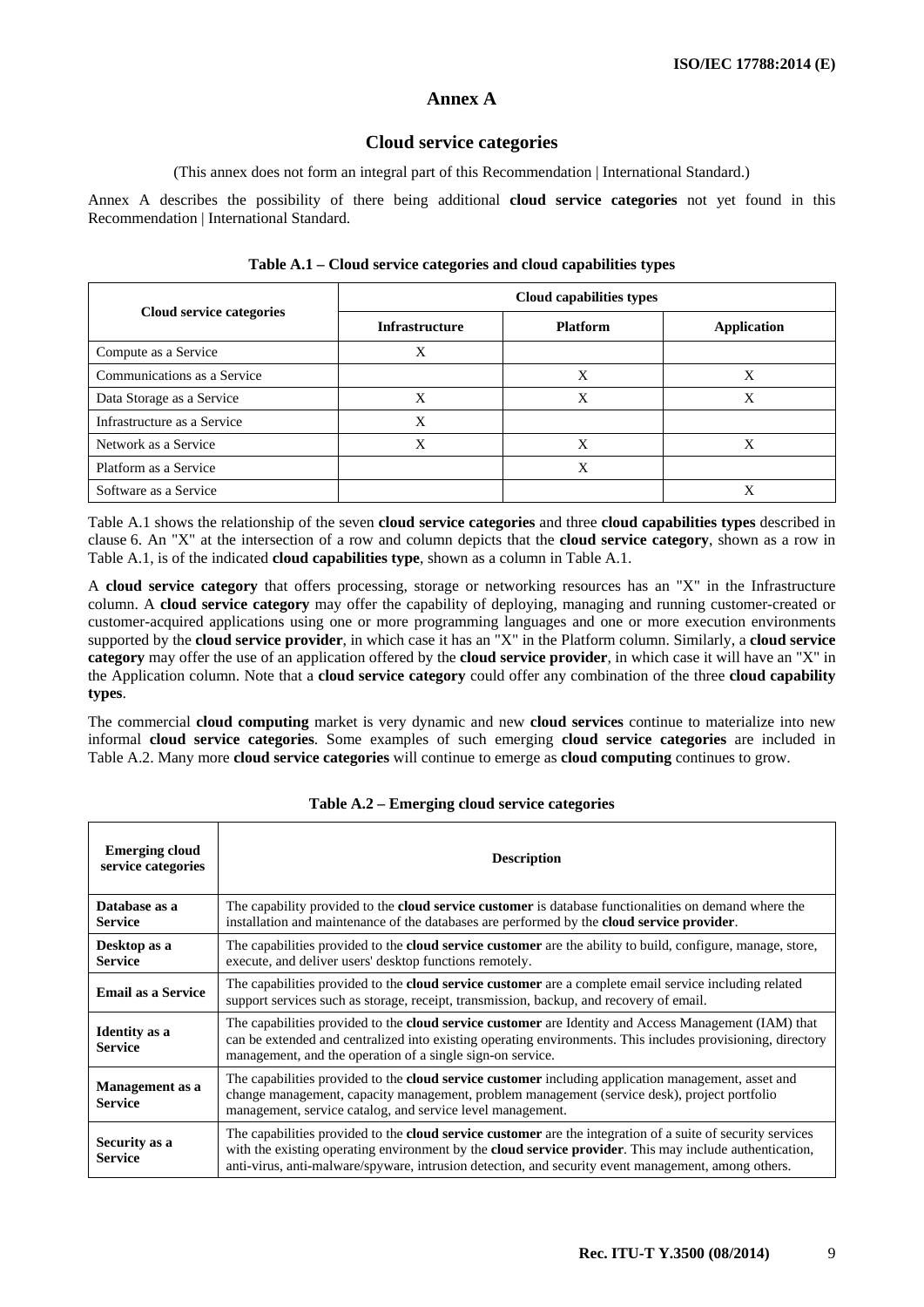## **Bibliography**

- ISO/IEC 20000-1:2011, *Information technology – Service management – Part 1: Specification*.
- ISO/IEC 27000:2014, *Information technology – Security techniques – Information security management systems – Overview and vocabulary*.
- ISO 27729:2012, *Information and documentation – International standard name identifier (ISNI)*.
- Recommendation ITU-T Y.101 (2000), *Global Information Infrastructure terminology: Terms and definitions*.
- National Institute of Standards and Technology Special Publication 800-145, *The NIST Definition of Cloud Computing*.
- National Institute of Standards and Technology Special Publication 800-146, *Cloud Computing Synopsis and Recommendations*.
- National Institute of Standards and Technology Special Publication 500-292, *NIST Cloud Computing Reference Architecture*.